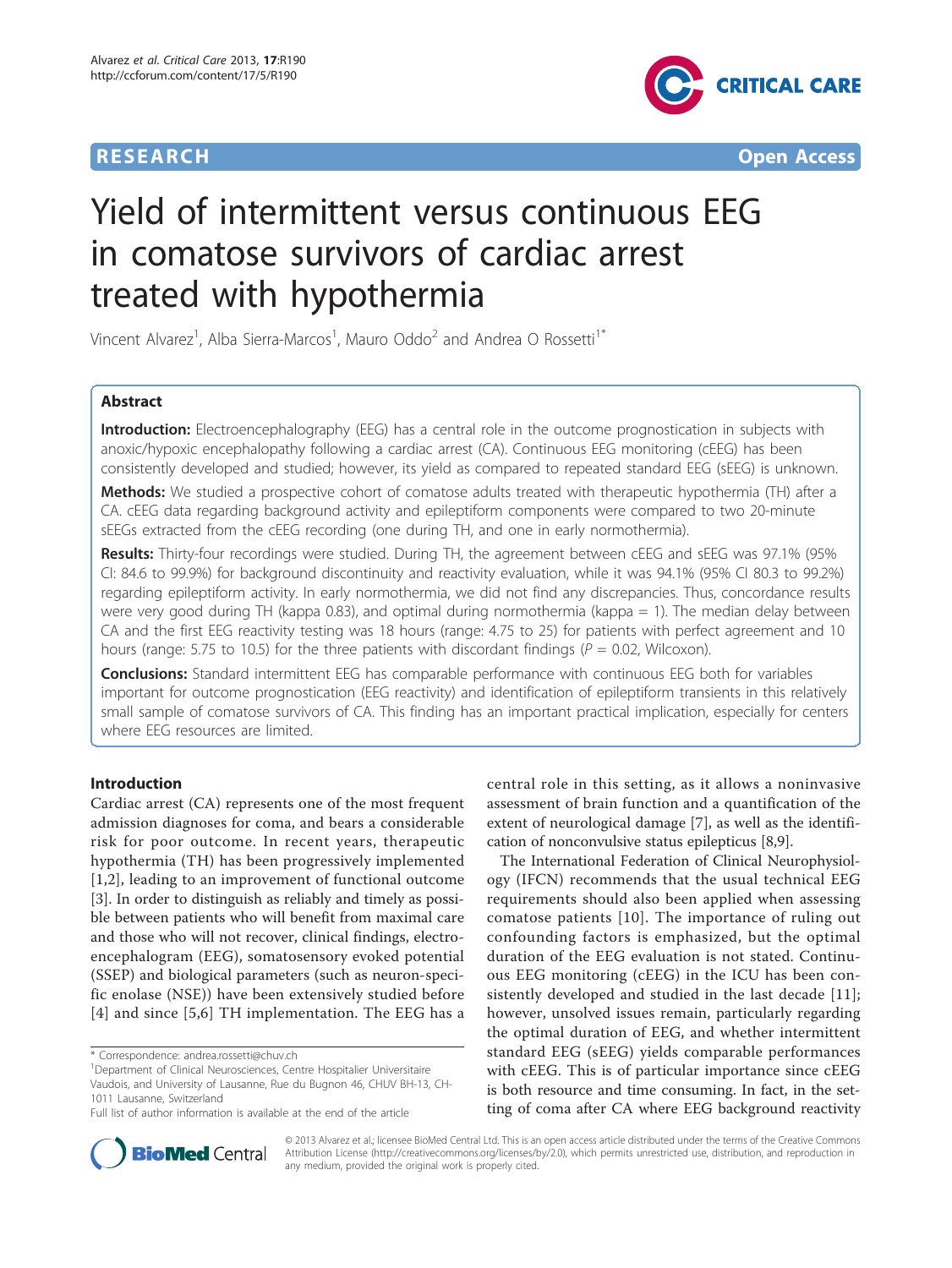represents one of the most important aspects of prognostication [[7,12,13](#page-5-0)], several hours of cEEG recording without stimulation might not necessarily increase the accuracy of outcome prediction. A recent study on the prognostic role of cEEG has also raised this highly relevant issue [\[14](#page-5-0)].

In view of these practical aspects, especially in the many centers with limited EEG resources, this issue is of broad interest. We therefore undertook this analysis in comatose survivors of CA aiming to compare the clinical yield of cEEG to that of two 20-minute sEEG recordings, performed at two time points, during TH and after rewarming in normothermic conditions.

# Materials and methods

# Patients and general management

We studied a prospective cohort of consecutive comatose adults treated with TH after a cardiac arrest in our 32-bed multidisciplinary intensive care unit (ICU) between April 2009 and April 2010 (12 months). All patients had had a cEEG at that time (as part of a previously published study protocol) [\[15\]](#page-5-0). The need for informed consent was waived due to the observational nature of the study. This study received the full approval of our local ethics commission: the 'Commission cantonal d'éthique de la recherche sur l'être humain'. TH was started immediately in the emergency room and continued in the ICU. Patients were cooled to  $33 \pm 1^{\circ}$ C for 24 hours using ice packs, cold infusions, and an automated surface-cooling device (Arctic Sun, Medivance, Louisville, CO, USA), and given a standardized sedation - analgesia with midazolam (0.1 mg/kg/ hr) and fentanyl (1.5 μg/kg/hr). Vecuronium was used to prevent shivering. Sedation was weaned after passive rewarming at 35°C. Patients diagnosed with brain death after rewarming were excluded from the analysis. Withdrawal of care was decided after an interdisciplinary discussion, based on clinical and electrophysiological findings (but not including results of the hypothermic EEG, and normothermic EEG reactivity), as recently described [[12\]](#page-5-0).

# EEG and clinical assessment

Long-term video-cEEG (Viasys Neurocare, Madison, WI, USA) was started as soon as possible after ICU admission and during TH (due to limited EEG technologist availability overnight), using 9 to 21 electrodes arranged according to the international 10 to 20 system, and maintained for up to at least 6 hours after rewarming beyond 35°C. Reactivity evaluation was performed with auditory and noxious stimulations by a physician at the bedside during TH and after rewarming. EEGs were interpreted by certified electroencephalographers at the bedside and post hoc, using bipolar and referential montages, with a filters setting of 0.5 and 70 Hz, and a notch filter (50 Hz).

All patients were routinely examined after rewarming, off sedation; brainstem reflexes (pupillary, oculocephalic, corneal) and motor reactivity to painful stimulation were assessed. Bilateral median nerve SSEP recordings and serum NSE dosages were also performed but are not analyzed in the present study.

# Data collection

Demographics, cardiac arrest (CA) etiology, duration of CA (defined as the time from collapse to the return of a spontaneous circulation (ROSC)) were prospectively collected.

Brainstem reflexes were categorized as all present or absent. Motor response to pain was categorized as no response or extension posturing vs. flexor response or better.

EEG findings were categorized as previously described [[12](#page-5-0)]: (1) EEG background reactivity, defined as a clear and reproducible change in background frequency or amplitude following auditory or noxious stimulation, excluding stimulus-induced rhythmic, periodic or ictal discharges (SIRPIDs) and muscle artifacts; (2) spontaneous discontinuous (burst-suppression) pattern, defined as an EEG background interrupted by very low-voltage ( $<$ 5  $\mu$ V) periods for >10% of the recording; (3) epileptiform activity, defined as any periodic or rhythmic spikes, sharp waves, spike-waves, or rhythmic waves evolving in amplitude, frequency, or field.

To compare cEEG to sEEG performed during TH and after rewarming, two extracts of 20 consecutive minutes from the original cEEG were prepared by the first author (VA), in order to include the first reactivity test during TH (adding 10 minutes before and 10 after), and the first test in normothermic conditions. These EEG extracts were reviewed by two experienced electroencephalographers (AOR and ASM), blinded to patient outcome. In cases of discordant categorization, a consensus decision was reached. Continuous recordings were assessed through the detailed reports and, if needed, by looking at the original EEG data. Agreement between cEEG and sEEG was assessed for background reactivity, continuity, and the presence of epileptiform activity, both during TH and in normothermic conditions. Perfect agreement between cEEG and sEEG was defined by agreement for the three items at both time points.

Outcome was assessed using in-hospital mortality and the Glasgow-Pittsburgh Cerebral Performance Categories (CPC) at three months, where a good outcome is defined by CPC 1 (no impairment) or 2 (moderate impairment) [[16\]](#page-5-0).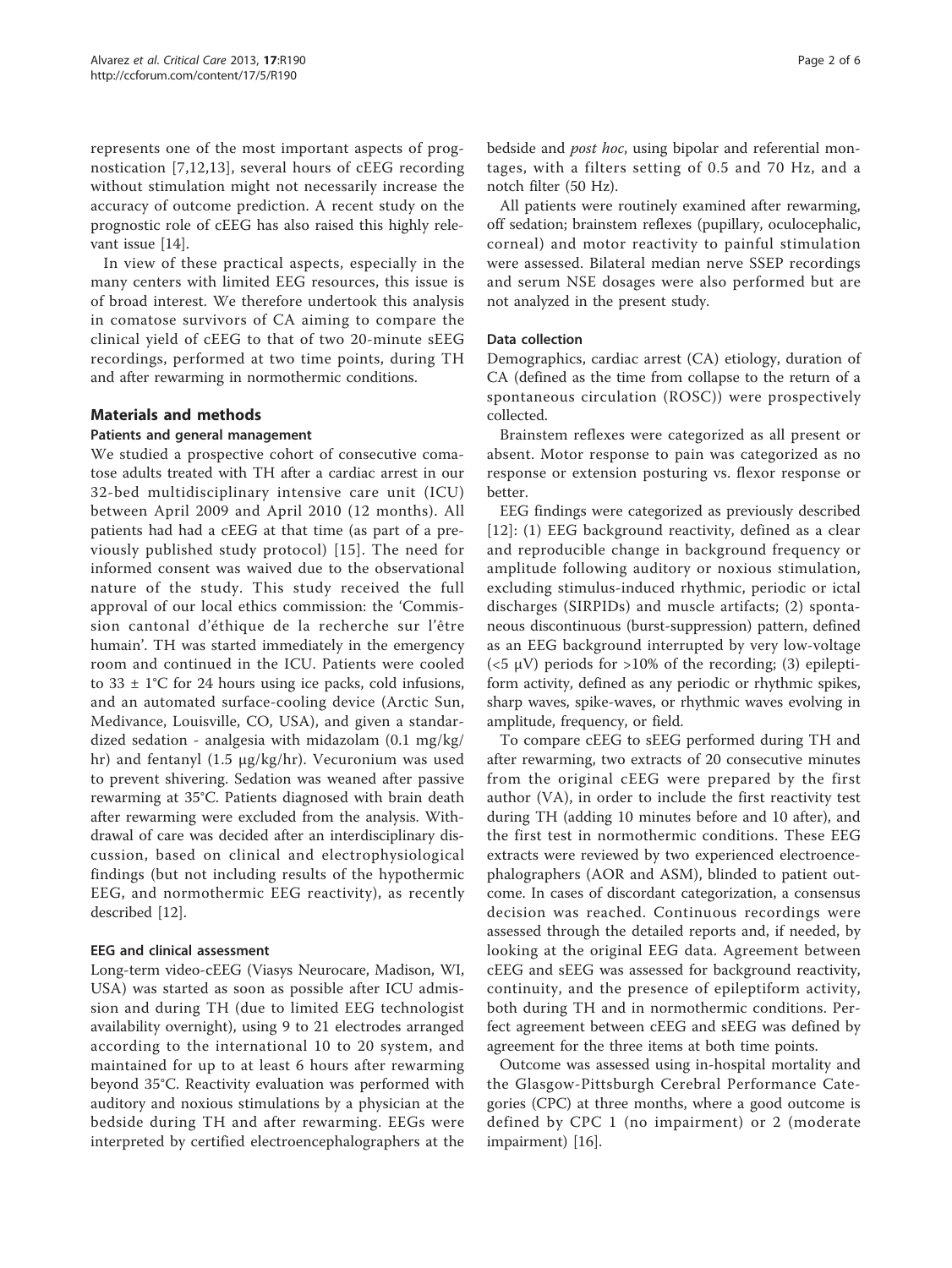# Statistical analysis

Data were analyzed using Stata 11.1 (StataCorp, College Station, Texas, USA) and described using frequencies, median and range. Groups were compared using the Wilcoxon rank sum test. Significance was assumed at P < 0.05. 95% confidence intervals (CI) were calculated assuming a binomial distribution. Concordance was calculated using Cohen's Kappa.

# Results

During the studied period, 34 cEEG were performed for comatose patients surviving a CA and undergoing TH. Table 1 illustrates baseline clinical characteristics and outcome. Most patients were male and suffered from ventricular fibrillation. There were 55.8% (19/34) survivors at hospital discharge, and the majority of them (14/ 19) reached a good neurological outcome (CPC of 1 to 2) at three months. EEG data are summarized in Table [2](#page-3-0). Of note, of the 15 patients who died, 12 (75%) showed a nonreactive pattern and 11 (73%) prolonged discontinuous activity. The median time from CA to the start of cEEG was 12.5 hours (range: 1 to 23), the median time between CA and the first reactivity assessment

Table 1 Demographics, etiology, clinical characteristics and outcome.

| <b>Patient characteristics</b>         | $n = 34$             |  |  |
|----------------------------------------|----------------------|--|--|
| Age (mean)(SD; range)                  | $61$ (13.2; 32 - 84) |  |  |
| Female                                 | 9(27%)               |  |  |
| CA of cardiac etiology                 | 27 (79%)             |  |  |
| Initial cardiac arrest rhythm          |                      |  |  |
| Asytole                                | $3(8.8\%)$           |  |  |
| Pulseless electric activity            | 8 (23.5%)            |  |  |
| Ventricular fibrillation               | 23 (67.65%)          |  |  |
| Time to ROSC (min), mean (SD; range)   | 27.8 (30.4; 5 - 180) |  |  |
| Clinical characteristics at rewarming: |                      |  |  |
| Presence of all brainstem reflexes     | 20 (58.8%)           |  |  |
| Flexor motor response or better        | 16 (47.1%)           |  |  |
| Myoclonus                              | 7(20.6%)             |  |  |
| In-hospital survivors                  | 19 (55.9%)           |  |  |
| Vegetative state                       | $0(0\%)$             |  |  |
| Minimal conscious state                | $1(5.3\%)$           |  |  |
| Awakening                              | 18 (94.7%)           |  |  |
| CPC at 3 months                        |                      |  |  |
| 1                                      | 8 (23.5%)            |  |  |
| $\mathcal{P}$                          | 6 (17.65%)           |  |  |
| 3                                      | 5 (14.7%)            |  |  |
| 4                                      | $0(0\%)$             |  |  |
| 5                                      | 15 (44.1%)           |  |  |

CA, cardiac arrest; CPC, Cerebral Performance Category; ROSC, return of spontaneous circulation; SD, standard deviation.

was 17.4 hours (range: 4.75 to 25), and the median duration of cEEG was 26 hours (range: 19 to 66).

During TH, as compared to cEEG data, the interpretation of sEEG recordings labeled one additional patient with discontinuous activity and a nonreactive background. His cEEG was started 6 hours after his CA; the initially nonreactive discontinuous pattern (overlapping with the first reactivity testing) gradually evolved after some hours to a continuous and eventually (after an additional 15 hours, still under TH) reactive background. Thus, the agreement between cEEG and sEEG during TH was 97.1% (95% CI: 84.6 to 99.9%) for discontinuity and reactivity evaluation. Regarding epileptiform activity, sEEG identified six traces, as compared to eight diagnosed with cEEG. Of these two additional patients identified with cEEG, one had very rare spikes and waves missed on the 20-min sEEG, and the other developed an epileptiform EEG 12 hours after the start of cEEG (at 24 hours from CA). The agreement for epileptiform activity was therefore 94.1% (95% CI 80.3 to 99.2%). We found a very good concordance between two sEEG and cEEG (kappa = 0.83) during therapeutic hypothermia.

In normothermic conditions, the agreement between cEEG and sEEG was 100% (95% CI: 89.7 to 100%) for the three items. Globally, perfect concordance at both time points was obtained for 31/34 patients (91.2%; 95% CI: 76.3 to 98.1%). The concordance between sEEG and cEEG was perfect during normothermic conditions  $(kappa = 1)$ .

The median time between CA and the first EEG background reactivity testing was 18 hours (range: 4.75 to 25) for patients with a perfect agreement between cEEG and sEEG and 10 hours (range: 5.75 to 10.5) for the three patients with discordant EEG ( $P = 0.02$ , Wilcoxon rank sum test).

# **Discussion**

The principal finding of this study is that two repeated standard EEG evaluations with reactivity testing at both time points, during hypothermia and normothermia, seem as efficient as continuous EEG for the management of survivors of CA.

We found a perfect concordance between sEEG and cEEG in normothermic conditions, while sEEG and cEEG were discordant in three situations during the hypothermic period. In one patient, the agreement was not perfect for background discontinuity and reactivity: the initial pattern evolved over hours during TH. The cEEG was started very early: EEG background reactivity was tested only 5.75 hours after CA, suggesting that a too timely EEG background evaluation can underestimate the recovery potential. Indeed several predictors, both clinical and electrophysiological, have been shown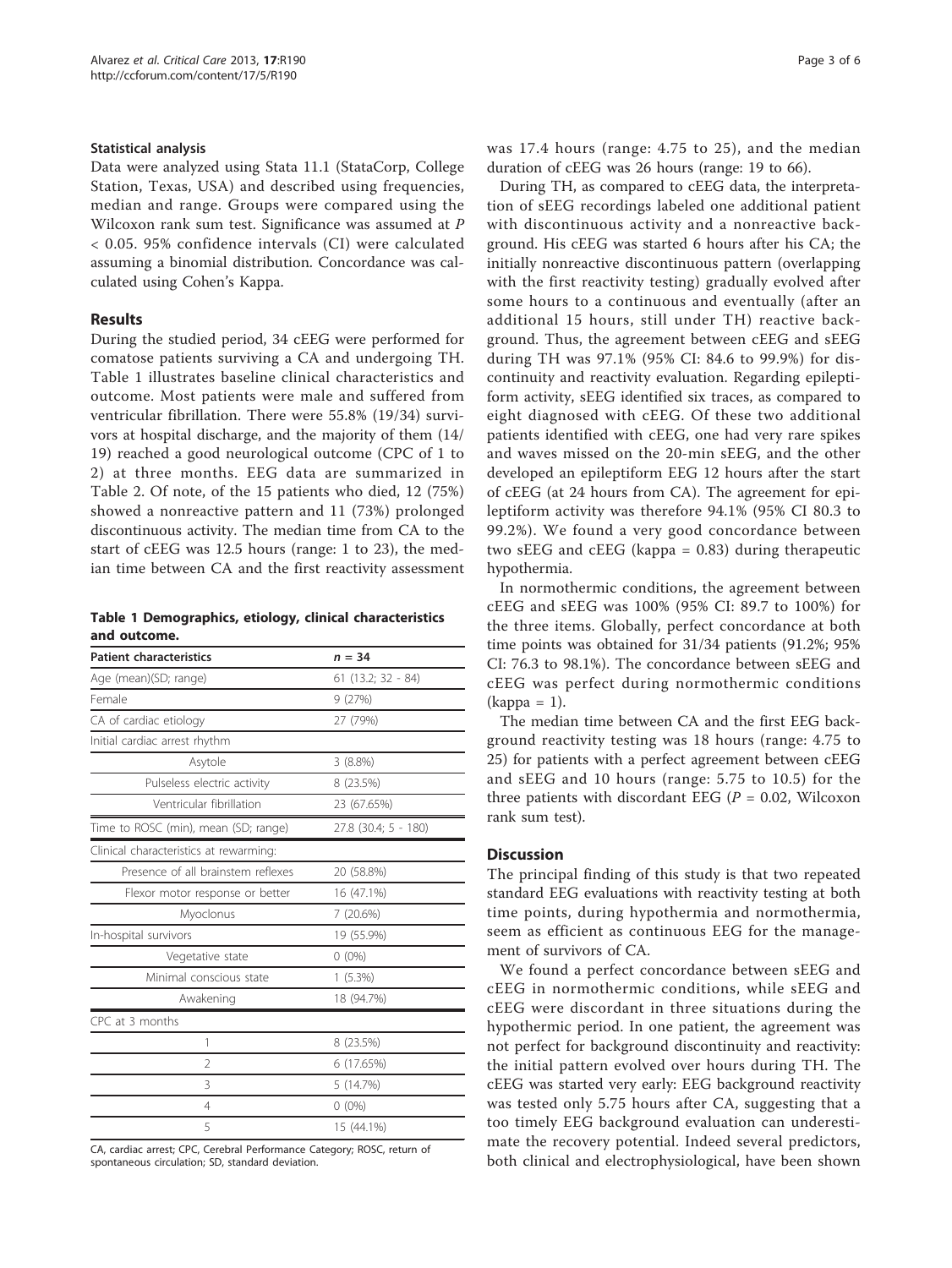| <b>EEG</b> characteristics    |                       |                     |            |                                                    |                                |  |  |
|-------------------------------|-----------------------|---------------------|------------|----------------------------------------------------|--------------------------------|--|--|
| $n = 34$                      |                       |                     |            |                                                    |                                |  |  |
| Hypothermia:                  | <b>Continuous EEG</b> | <b>Standard EEG</b> | Agreement  | 95% CI<br><i>(confidence)</i><br><i>interval</i> ) | Concordance<br>(Cohen's kappa) |  |  |
| Discontinuous background/flat | 12 (35.3%)            | 13 (38.2%)*         | 33 (97.1%) | $84.6 - 99.9$                                      |                                |  |  |
| Nonreactive EEG background    | 13 (38.2%)            | 14 (41.2%)*         | 33 (97.1%) | $84.6 - 99.9$                                      |                                |  |  |
| Epileptiform discharges       | 8 (23.5%)             | $6(17.7\%)**$       | 32 (94.1%) | $80.3 - 99.2$                                      | 0.83                           |  |  |
| Normothermia:                 | <b>Continuous EEG</b> | <b>Standard EEG</b> | Agreement  | 95% CI                                             |                                |  |  |
| Discontinuous background/flat | 12 (35.3%)            | 12 (35.3%)          | 34 (100%)  | $89.7 - 100***$                                    |                                |  |  |
| Nonreactive EEG background    | 13 (38.2%)            | 13 (38.2%)          | 34 (100%)  | $89.7 - 100***$                                    |                                |  |  |
| Epileptiform discharges       | $9(26.4\%)$           | $9(26.4\%)$         | 34 (100%)  | $89.7 - 100***$                                    |                                |  |  |

#### <span id="page-3-0"></span>Table 2 Electroencephalography (EEG) characteristics.

\*In the same patient, the EEG started with a nonreactive burst-suppression pattern, which evolved during therapeutic hypothermia to a continuous and reactive trace. Continuous EEG monitoring was started 6 h after cardiac arrest; \*\*epileptiform discharges were missed in two patients. One had very rare spikes and waves missed with standard EEG, and the other became epileptiform only 12 hours after cEEG start; his EEG was started 12 h after cardiac arrest; \*\*\*one-sided 97.5% confidence interval

to become more accurate with the increase of time between CA and evaluation [\[17](#page-5-0)]; it is also known from the pre-hypothermia era that even an isoelectric EEG background during the 12 first hours after CA does not exclude a full clinical recovery [[18\]](#page-5-0). This time delay is of practical importance, as a nonreactive EEG background represents a robust predictor of poor outcome after CA and TH [\[7](#page-5-0)]. Moreover, sedation may also influence the EEG background in early TH, but in our experience it normally does not abolish background reactivity. We therefore believe that early changes on EEG are mostly due to acute anoxia.

Standard EEG also missed two patients with epileptiform discharges during TH. The timing of EEG recording seems, again, crucial for this aspect. One patient showed epileptiform discharges (but no seizures) only after 12 hours of recording, which were not seen on the initial sEEG performed 10.5 hours after CA. As recently shown, the mean onset of epileptiform activity after CA is 17 hours [[19](#page-5-0)]: in that study, the majority of patients that suffered from postanoxic seizures presented evident epileptiform activity during the first hour of EEG monitoring. The only patient who had postanoxic seizures but did not show epileptiform transients during the first hour of EEG monitoring had his cEEG started 5 hours after CA. Another study found earlier appearance of nonconvulsive postanoxic status epilepticus [\[20\]](#page-5-0). Indeed, in that analysis, the median interval between CA and the EEG was 9 hours; 25% of the records showed epileptiform transients at the beginning of cEEG, and around half of the status epilepticus patterns were present within the first 8 hours of recording. Given the data of these two studies [\[19](#page-5-0),[20\]](#page-5-0) and our findings, a delay of 9 to 12 hours between CA and the first EEG assessment appears a reasonable compromise. In another study investigating the yield of EEG monitoring in an unselected hospital population of patients who underwent

cEEG monitoring, the absence of epileptiform activity in the first 30 minutes of recording rendered subsequent seizures extremely unlikely. However, that cohort included a wide range of etiologies, and only 12% had hypoxic brain injury; latencies between brain injury and cEEG start were not provided. Interestingly, seizures seen within the first 30 minutes of monitoring were more frequent in the subgroups of patients suffering from hypoxic-ischemic encephalopathy after CA, toxicometabolic encephalopathy, and unexplained altered mental status as compared to other etiologies of impaired consciousness. The frequency of epileptiform discharges may also represent a critical issue: the other patient with missed epileptiform patterns in our study had only very rare, isolated spikes and waves that escaped detection on the 20-minute sEEG. Isolated, nonperiodic epileptiform discharges represented only 21% of the epileptiform EEG patterns in one series [\[19](#page-5-0)] and the majority of patients with documented seizures, in fact, presented periodic discharges during the first cEEG-monitored hour. In another study, all patients with electrical status epilepticus presented with continuous discharges [[9](#page-5-0)]. It seems, therefore, that isolated epileptiform discharges are found in a very small proportion of CA survivors, as opposed to periodic elements.

The timing of EEG evaluation appears crucial for background reactivity evaluation and for epileptiform elements identification: there was a significant difference in the delay between CA and EEG reactivity assessment for perfectly concordant evaluation (17.75 hours) versus discordant findings (10 hours).

Our study has several limitations. We used retrospectively 'produced' sEEG obtained from cEEG data, but this is the only way to use the same patient as its own control. Some authors were involved in the treatment of those patients; however, the recordings were rendered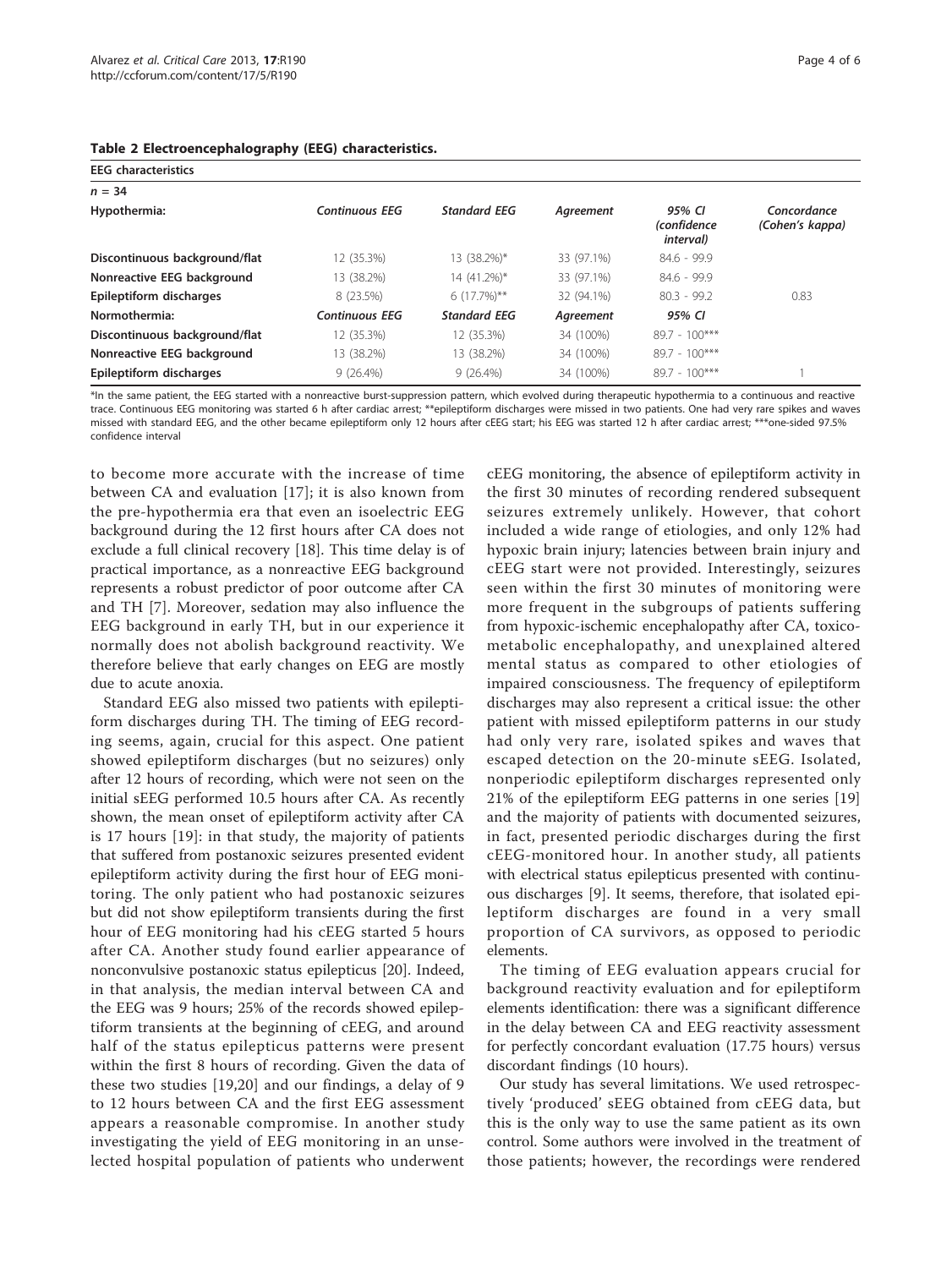anonymous and the delay between data acquisition and the present study was at least two years for every patient. The sample size is relatively small, but confidence intervals are narrow (since the proportions appear robust) and concordance is very good to optimal, thereby reinforcing our main finding. We reviewed sEEG and compared them with the cEEG report information. Because the same standardized report system (including continuity, reactivity and epileptiform discharges) is used since the first recording of the study (under the supervision of AOR), we do not believe that interobserver variation plays a major role in this study. We chose to compare cEEG to two separate sEEGs, since, on the one side, there is increasing evidence that recordings performed during TH, particularly regarding background reactivity, are strong prognosticators of outcome [\[7](#page-5-0)], and, on the other side, a multimodal assessment is advocated for outcome prognostication during the post-TH normothermic period, our finding of a perfect agreement in normothermia is thus very reassuring. Intermittent EEG evaluations may delay postanoxic status epilepticus identification for some hours, potentially influencing the outcome. However, only a small subgroup of postanoxic status epilepticus showing a particular clinical profile may ultimately have a good outcome [[21](#page-5-0)] and recent data does not support any clinical benefit from seizure detection and treatment during TH [\[14](#page-5-0)]. Another concern is that time to EEG initiation was not uniform, possibly influencing some results. Finally, our study focuses on a particular clinical setting and particular hypothermia protocol, and these findings should not be automatically extended to other etiologies of critically ill patients. Indeed, it has been repetitively shown that cEEG proves important for the management of comatose patients with subarachnoid [[22\]](#page-5-0) and intracerebral hemorrhage [[23](#page-5-0)], or traumatic brain injury.

# Conclusions

In conclusion, standard EEGs with background reactivity evaluation performed at two separate time points, during therapeutic hypothermia and normothermia, seem to be as efficient as continuous EEG monitoring in the setting of coma after CA. In order to optimize the performance of this approach, it seems reasonable that the first EEG during hypothermia is performed after at least 9 to 12 hours after CA. The findings reported in the present study are novel and have, in our view, an important implication in clinical practice, particularly for centers managing these patients without the resources to provide cEEG to every subject. Of course, these preliminary data need to be confirmed on a larger cohort. Our results are in line with another recent study, approaching this issue from another angle, which

suggests that the management of these patients did not change since routine cEEG implementation, whereas the costs increased [[24](#page-5-0)]. While cEEG represents the investigation of choice in case of seizures or status epilepticus identification, particularly in normothermia, and is of invaluable utility in order to understand the complex and dynamic process of brain anoxia, the current study offers practical data to optimize the yield of EEG recordings in patients suffering from this dramatic neurologic condition. Further analyses of repeated sEEG in other etiologies may be warranted to assess the role of this approach as compared to cEEG.

# Key messages

- Standard intermittent EEG has comparable performance to continuous EEG both for variables important for outcome prognostication (EEG reactivity) and identification of epileptiform transients in comatose survivors of CA.
- Too early EEG background evaluation can underestimate the recovery potential
- Continuous EEG should remain the investigation of choice in case of seizures or status epilepticus identification.

#### Abbreviations

CA: cardiac arrest; cEEG: continuous electroencephalography; CI: confidence interval; EEG: electroencephalography; NSE: neuron-specific enolase; sEEG: standard electroencephalography; SSEP: somatosensory evoked potential; TH: therapeutic hypothermia.

#### Competing interests

Vincent Alvarez has nothing to disclose. Alba Sierra-Marcos has nothing to disclose. Mauro Oddo is supported by grants from the Swiss National Science Foundation (320030\_138191) and the European Society of Intensive Care Medicine (ECCRN Clinical Research Award). Andrea O. Rossetti is supported by a grant from the Swiss National Science Foundation (CR32I3\_143780), and received research support from UCB and GSK.

#### Authors' contributions

VA designed the study, was responsible for data acquisition and analysis, performed the statistical analysis and drafted the manuscript. ASM analyzed the data and drafted the manuscript. MO was responsible for data acquisition and drafted the manuscript. AOR designed the study, was responsible for data acquisition and analysis, performed the statistical analysis, drafted the manuscript and supervised the study. All authors read and approved the final manuscript.

#### Acknowledgements

The authors thank the EEG technologists, EEG fellows, ICU fellows, and Christine Stähli (RN) for their valuable help in data collection.

#### Authors' details <sup>1</sup>

Department of Clinical Neurosciences, Centre Hospitalier Universitaire Vaudois, and University of Lausanne, Rue du Bugnon 46, CHUV BH-13, CH-1011 Lausanne, Switzerland. <sup>2</sup>Department of Intensive Care Medicine, Centre Hospitalier Universitaire Vaudois, and University of Lausanne, Rue du Bugnon 46, CHUV BH-13, CH-1011 Lausanne, Switzerland.

#### Received: 2 February 2013 Revised: 22 April 2013 Accepted: 4 September 2013 Published: 4 September 2013